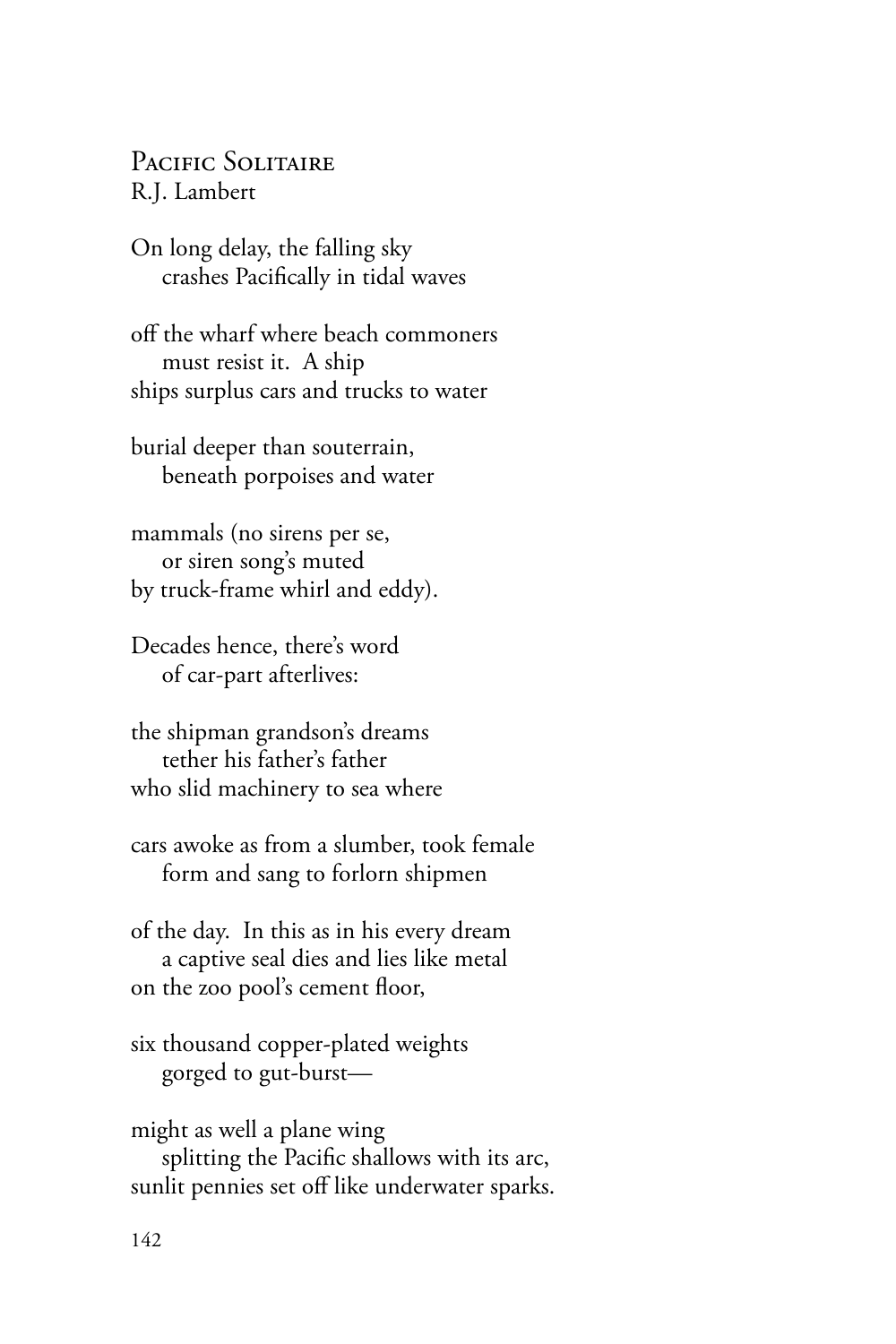PROBABLE ROBIN R.J. Lambert

> On high our robin is the first spring bud to bloom

 hung there among the trees like broken glass

 catching light and rain drops

 trucks don't slow for it too small to cut bicycles ride right past

 his wings beat like spokes on playing cards—the Red King—

 dirt predator softly stalking rhubarb corridors for small treasure:

> mischief in bushes is his he plays the worm game alone